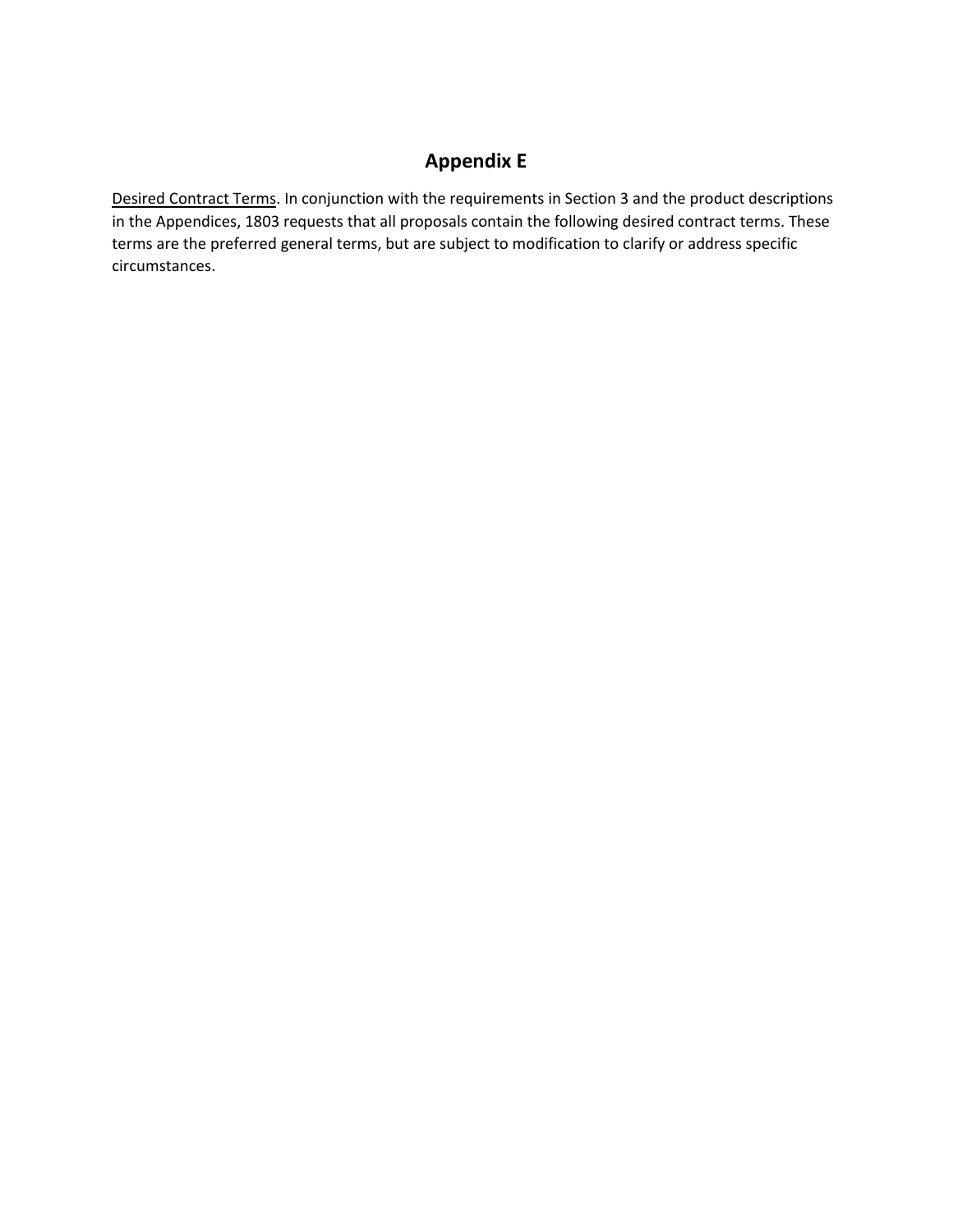| Governing Law        | The agreement shall be governed by and                 |
|----------------------|--------------------------------------------------------|
|                      | construed in accordance with the laws of the           |
|                      | State of Louisiana, without regard to the conflict     |
|                      | of law principles thereof that would otherwise         |
|                      | direct the application of the laws of a different      |
|                      | jurisdiction.                                          |
| <b>Payment Terms</b> | Unless otherwise agreed by the Parties in a            |
|                      | transaction, all invoices shall be due and payable     |
|                      | accordance<br>with<br>each<br>Party's<br>invoice<br>in |
|                      | instructions on or before the later of the twentieth   |
|                      | (20th) day of each month, or tenth (10th) day after    |
|                      | receipt of the invoice or, if such day is not a        |
|                      | Business Day, then on the next Business Day. Each      |
|                      | Party will make payments by electronic funds           |
|                      | transfer, or by other mutually agreeable               |
|                      | method(s), to the account designated by the other      |
|                      | Party. Any amounts not paid by the due date will       |
|                      | be deemed delinquent and will accrue interest,         |
|                      | such interest to be calculated from and including      |
|                      | the due date to but excluding the date the             |
|                      | delinquent amount is paid in full.                     |
| <b>Force Majeure</b> | To the extent either Party is prevented by Force       |
|                      | Majeure from carrying out, in whole or part, its       |
|                      | obligations under the transaction and such Party       |
|                      | (the "Claiming Party") gives notice and details of     |
|                      | the Force Majeure to the other Party as soon as        |
|                      | practicable, then, unless the terms of the Product     |
|                      | specify otherwise, the Claiming Party shall be         |
|                      | excused from the performance of its obligations        |
|                      | with respect to such transaction (other than the       |
|                      | obligation to make payments then due or                |
|                      | becoming due with respect to performance prior         |
|                      | to the Force Majeure). The Claiming Party shall        |
|                      | remedy the Force Majeure with all reasonable           |
|                      | dispatch. The non-Claiming Party shall not be          |
|                      | required to perform or resume performance of its       |
|                      | obligations to the Claiming Party corresponding to     |
|                      | the obligations of the Claiming Party excused by       |
|                      | Force Majeure.                                         |
|                      | "Force Majeure" means an event or circumstance         |
|                      | which prevents one Party from performing its           |
|                      | obligations under one or more transactions, which      |
|                      | event or circumstance was not anticipated as of        |
|                      | the date the transaction was agreed to, which is       |
|                      | not within the reasonable control of, or the result    |
|                      | of the negligence of, the Claiming Party, and          |
|                      | which, by the exercise of due diligence, the           |
|                      | Claiming Party is unable to overcome or avoid or       |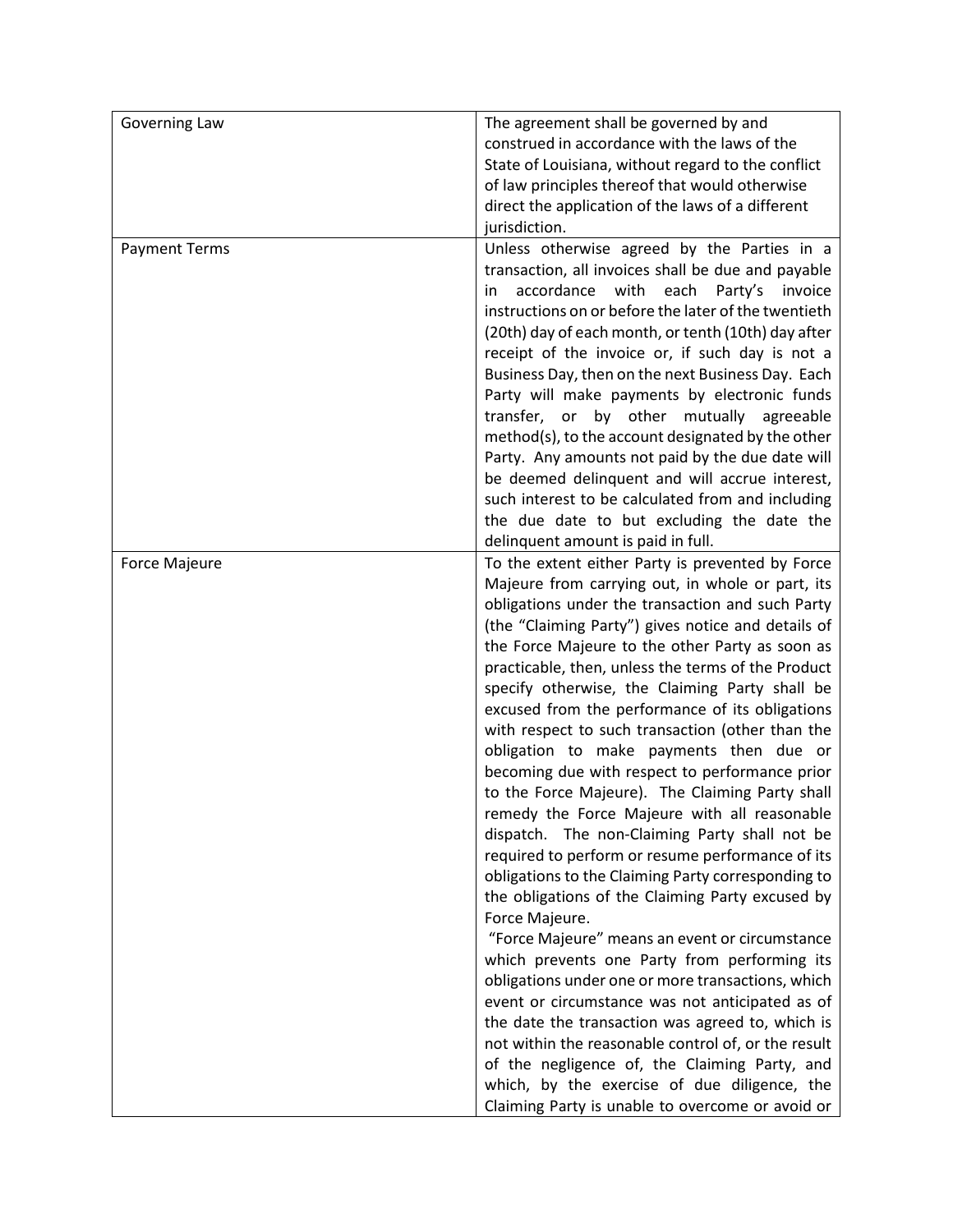|                                       | cause to be avoided. Force Majeure shall not be<br>based on (i) the loss of Buyer's markets; (ii) Buyer's<br>inability economically to use or resell the Product<br>purchased hereunder; (iii) the loss or failure of<br>Seller's supply; or (iv) Seller's ability to sell the<br>Product at a price greater than the Contract Price.<br>Neither Party may raise a claim of Force Majeure<br>based in whole or in part on curtailment by a<br>Transmission Provider unless (i) such Party has<br>contracted<br>for firm transmission<br>with<br>a a<br>Transmission Provider for the Product to be<br>delivered to or received at the Delivery Point and<br>(ii) such curtailment is due to "force majeure" or<br>"uncontrollable force" or a similar term as defined<br>under the Transmission Provider's tariff; provided, |
|---------------------------------------|------------------------------------------------------------------------------------------------------------------------------------------------------------------------------------------------------------------------------------------------------------------------------------------------------------------------------------------------------------------------------------------------------------------------------------------------------------------------------------------------------------------------------------------------------------------------------------------------------------------------------------------------------------------------------------------------------------------------------------------------------------------------------------------------------------------------------|
|                                       | however, that existence of the foregoing factors<br>not be sufficient to conclusively or<br>shall<br>presumptively prove the existence of a Force<br>Majeure absent a showing of other facts and<br>circumstances which in the aggregate with such<br>factors establish that a Force Majeure as defined<br>in the first sentence hereof has occurred.                                                                                                                                                                                                                                                                                                                                                                                                                                                                        |
| <b>Representations and Warranties</b> | Each Party represents and warrants to the other<br>Party that on the date of execution of the<br>agreement and on the date of each transaction<br>under the agreement thereafter:<br>it is duly organized, validly existing and in good<br>standing under the laws of the jurisdiction of its<br>formation;                                                                                                                                                                                                                                                                                                                                                                                                                                                                                                                  |
|                                       | it has all regulatory authorizations necessary for<br>it to legally perform its obligations under the<br>agreement and each transaction;                                                                                                                                                                                                                                                                                                                                                                                                                                                                                                                                                                                                                                                                                     |
|                                       | the execution, delivery and performance of the<br>agreement and each transaction are within its<br>powers, have been duly authorized by all<br>necessary action and do not violate any of the<br>terms and conditions in its governing documents,<br>any contracts to which it is a party or any law,<br>rule, regulation, order or the like applicable to it;                                                                                                                                                                                                                                                                                                                                                                                                                                                               |
|                                       | the agreement, each transaction, and each other<br>document executed and delivered in accordance<br>with the agreement constitutes its legally valid<br>and binding obligation enforceable against it in<br>accordance with its terms; subject to any<br>Equitable Defenses;                                                                                                                                                                                                                                                                                                                                                                                                                                                                                                                                                 |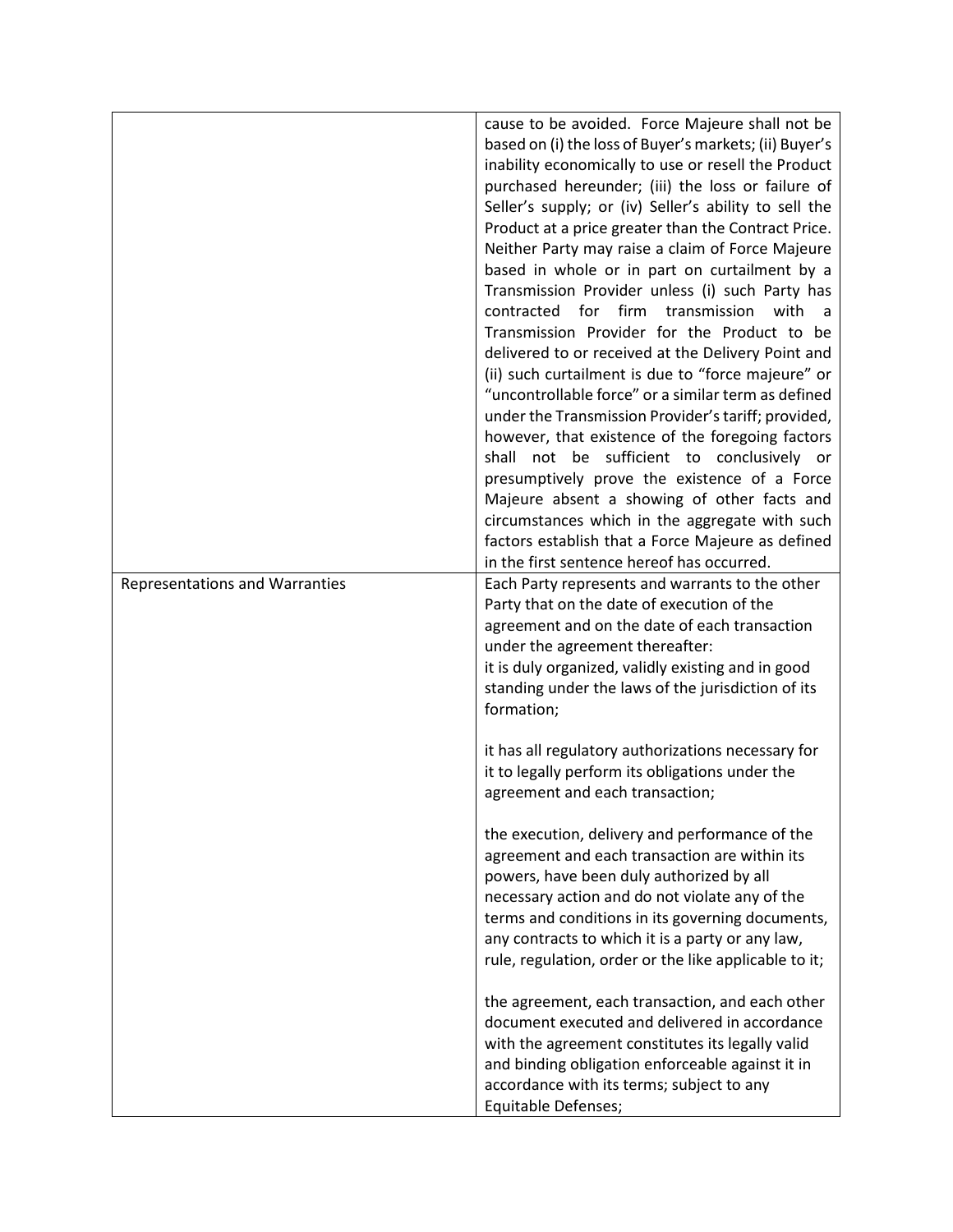| it is not Bankrupt and there are no proceedings<br>pending or being contemplated by it or, to its<br>knowledge, threatened against it which would<br>result in it being or becoming Bankrupt;                                                                                                                                                                                                                                                                                                                                    |
|----------------------------------------------------------------------------------------------------------------------------------------------------------------------------------------------------------------------------------------------------------------------------------------------------------------------------------------------------------------------------------------------------------------------------------------------------------------------------------------------------------------------------------|
| there is not pending or, to its knowledge,<br>threatened against it, its Guarantor, or any of its<br>Affiliates any legal proceedings that could<br>materially adversely affect its ability to perform<br>its obligations under the agreement and each<br>transaction;                                                                                                                                                                                                                                                           |
| no Event of Default or Potential Event of Default<br>with respect to it has occurred and is continuing<br>and no such event or circumstance would occur<br>as a result of its entering into or performing its<br>obligations under the agreement and each<br>transaction;                                                                                                                                                                                                                                                        |
| it is acting for its own account, has made its own<br>independent decision to enter into the<br>agreement and each transaction and as to<br>whether the agreement and each such<br>transaction is appropriate or proper for it based<br>upon its own judgment, is not relying upon the<br>advice or recommendations of the other Party in<br>so doing, and is capable of assessing the merits of<br>and understanding, and understands and accepts,<br>the terms, conditions and risks of the agreement<br>and each transaction; |
| it is a "forward contract merchant" within the<br>meaning of the United States Bankruptcy Code;<br>it has entered into the agreement and each<br>transaction in connection with the conduct of its<br>business and it has the capacity or ability to make<br>or take delivery of all Products referred to in the<br>transaction to which it is a Party;                                                                                                                                                                          |
| with respect to each transaction involving the<br>purchase or sale of a Product or an Option, it is a<br>producer, processor, commercial user or<br>merchant handling the Product, and it is entering<br>into such transaction for purposes related to its<br>business as such; and                                                                                                                                                                                                                                              |